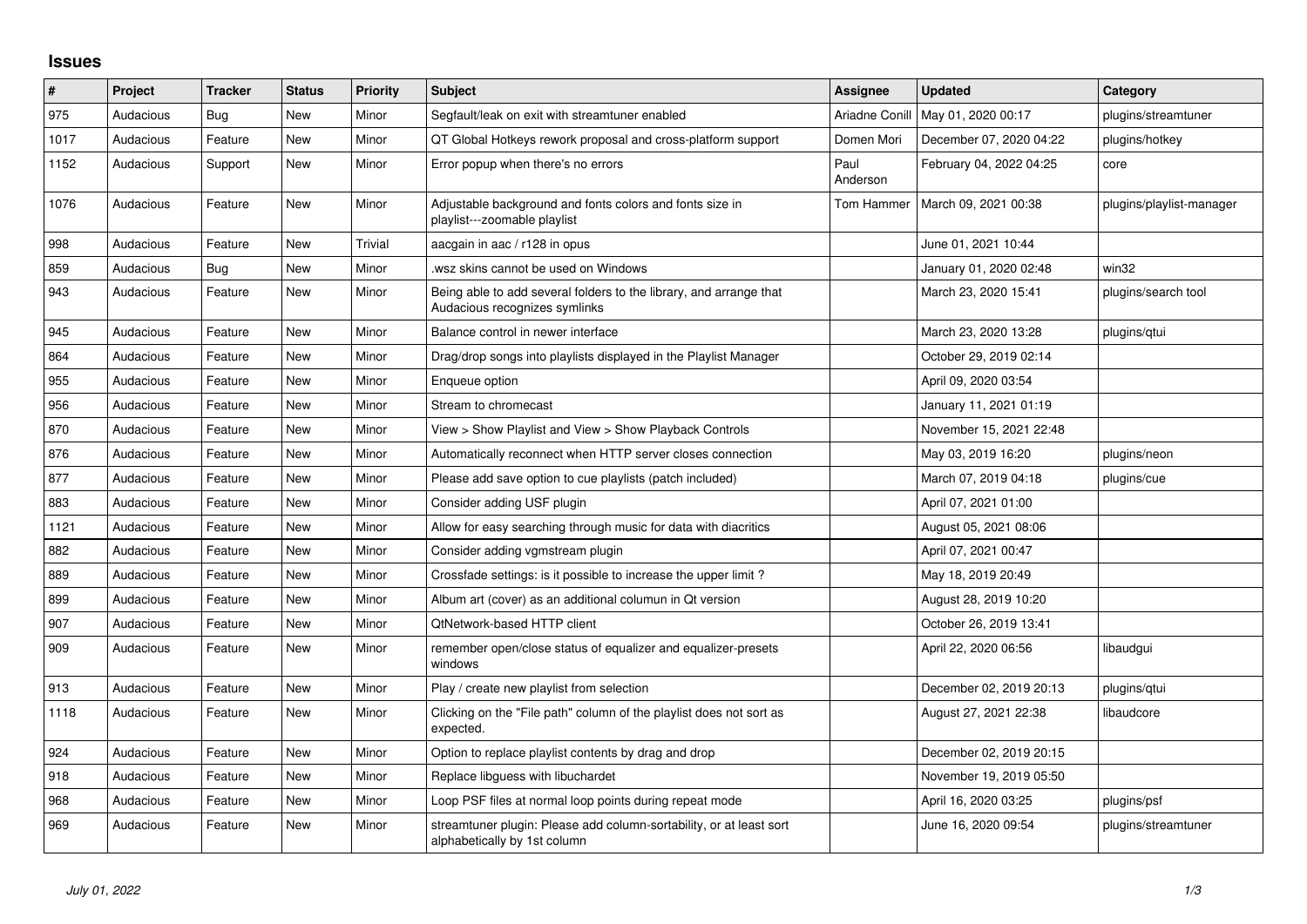| #    | Project   | <b>Tracker</b> | <b>Status</b> | <b>Priority</b> | <b>Subject</b>                                                                                | <b>Assignee</b> | <b>Updated</b>           | Category           |
|------|-----------|----------------|---------------|-----------------|-----------------------------------------------------------------------------------------------|-----------------|--------------------------|--------------------|
| 602  | Audacious | Feature        | New           | Minor           | Restoring XMMS "AUTO" (entry-specific) equalizer settings<br>(patch/suggestion included).     |                 | December 03, 2019 14:40  | core               |
| 973  | Audacious | Bug            | New           | Minor           | "snd_pcm_recover failed" alsa error and "String leaked" warnings                              |                 | August 28, 2021 08:52    |                    |
| 993  | Audacious | Bug            | New           | Minor           | Lyrics for streamed content are written to cache but not read.                                |                 | June 07, 2020 13:10      | plugins/lyricwiki  |
| 987  | Audacious | Feature        | New           | Minor           | Closing of Search Library tool by same method as opening it                                   |                 | May 13, 2020 00:15       |                    |
| 995  | Audacious | Feature        | New           | Minor           | Add star rating to songs                                                                      |                 | June 16, 2020 09:56      |                    |
| 1048 | Audacious | Feature        | New           | Minor           | PipeWire support                                                                              |                 | May 04, 2022 19:36       |                    |
| 996  | Audacious | Feature        | New           | Minor           | Refine playlists when searching (search all playlists)                                        |                 | June 16, 2020 09:58      |                    |
| 1046 | Audacious | Feature        | New           | Minor           | Add all id3v2 frames in the settings of Playlist available columns                            |                 | December 28, 2020 21:14  | plugins/gtkui      |
| 908  | Audacious | Feature        | New           | Minor           | Use QtXml instead of libxml2                                                                  |                 | October 26, 2019 14:21   |                    |
| 786  | Audacious | Feature        | New           | Minor           | Port global hotkeys plugin to Windows                                                         |                 | January 04, 2021 21:52   | plugins/hotkey     |
| 784  | Audacious | Bug            | New           | Minor           | Audio jumps at the start of some tracks when playing CUE+TTA files                            |                 | April 10, 2018 02:46     |                    |
| 1116 | Audacious | Feature        | New           | Minor           | feature request: miniview mode with QT or GTK interace                                        |                 | February 08, 2022 06:53  |                    |
| 1119 | Audacious | Feature        | New           | Minor           | ADD ability to silence internet radio timeout Error dialog popup                              |                 | July 31, 2021 18:36      |                    |
| 1154 | Audacious | Support        | New           | Minor           | Playlist column Headers                                                                       |                 | March 06, 2022 16:06     |                    |
| 1160 | Audacious | Feature        | New           | Minor           | Ogg Opus support for streams                                                                  |                 | March 11, 2022 18:09     |                    |
| 1158 | Audacious | Support        | New           | Minor           | start Audacious on pipewire backend needs double-check                                        |                 | March 05, 2022 14:38     | plugins/jack       |
| 1164 | Audacious | Support        | New           | Minor           | Wheel mouse on tray icon do not change volume / context windows do<br>not appear (with cover) |                 | March 19, 2022 13:17     |                    |
| 1170 | Audacious | Feature        | New           | Minor           | Playback mode button                                                                          |                 | April 22, 2022 16:01     |                    |
| 429  | Audacious | Feature        | New           | Minor           | Please enable scrobbling to libre.fm in Scrobbler 2.0                                         |                 | September 02, 2019 10:35 | plugins/scrobbler2 |
| 500  | Audacious | Feature        | New           | Minor           | fullscreen album art                                                                          |                 | April 08, 2020 19:17     |                    |
| 585  | Audacious | Bug            | New           | Minor           | "Remove Unavailable Files" temporarily freezes UI                                             |                 | December 02, 2019 20:51  | core               |
| 1047 | Audacious | Feature        | New           | Minor           | Stop playing after any chosen track                                                           |                 | December 29, 2020 01:23  |                    |
| 51   | Audacious | Feature        | New           | Minor           | Option to inhibit suspend                                                                     |                 | February 13, 2021 09:23  |                    |
| 1057 | Audacious | Feature        | New           | Minor           | Matroska (mka) chapter support                                                                |                 | August 27, 2021 22:54    |                    |
| 1058 | Audacious | Feature        | New           | Minor           | Allow changing the language/locale in settings                                                |                 | January 30, 2021 18:11   |                    |
| 1130 | Audacious | Feature        | New           | Minor           | folders for tabs in the playlist head (an enhancement suggestion, not a<br>bug)               |                 | October 24, 2021 19:04   |                    |
| 1131 | Audacious | Feature        | New           | Minor           | Selection of songs via selection field/bar (as in Clementine)                                 |                 | October 31, 2021 12:41   |                    |
| 1011 | Audacious | Feature        | New           | Minor           | Visible separator of folders in the playlist                                                  |                 | July 18, 2020 16:10      |                    |
| 1134 | Audacious | Feature        | New           | Minor           | Web interface remote control                                                                  |                 | November 04, 2021 06:57  |                    |
| 1013 | Audacious | Feature        | New           | Minor           | Request re Album Art using music file metatag                                                 |                 | August 03, 2020 22:48    |                    |
| 1142 | Audacious | Feature        | New           | Minor           | MusicBrainz support for CD plugin                                                             |                 | November 20, 2021 21:46  | plugins/cdaudio    |